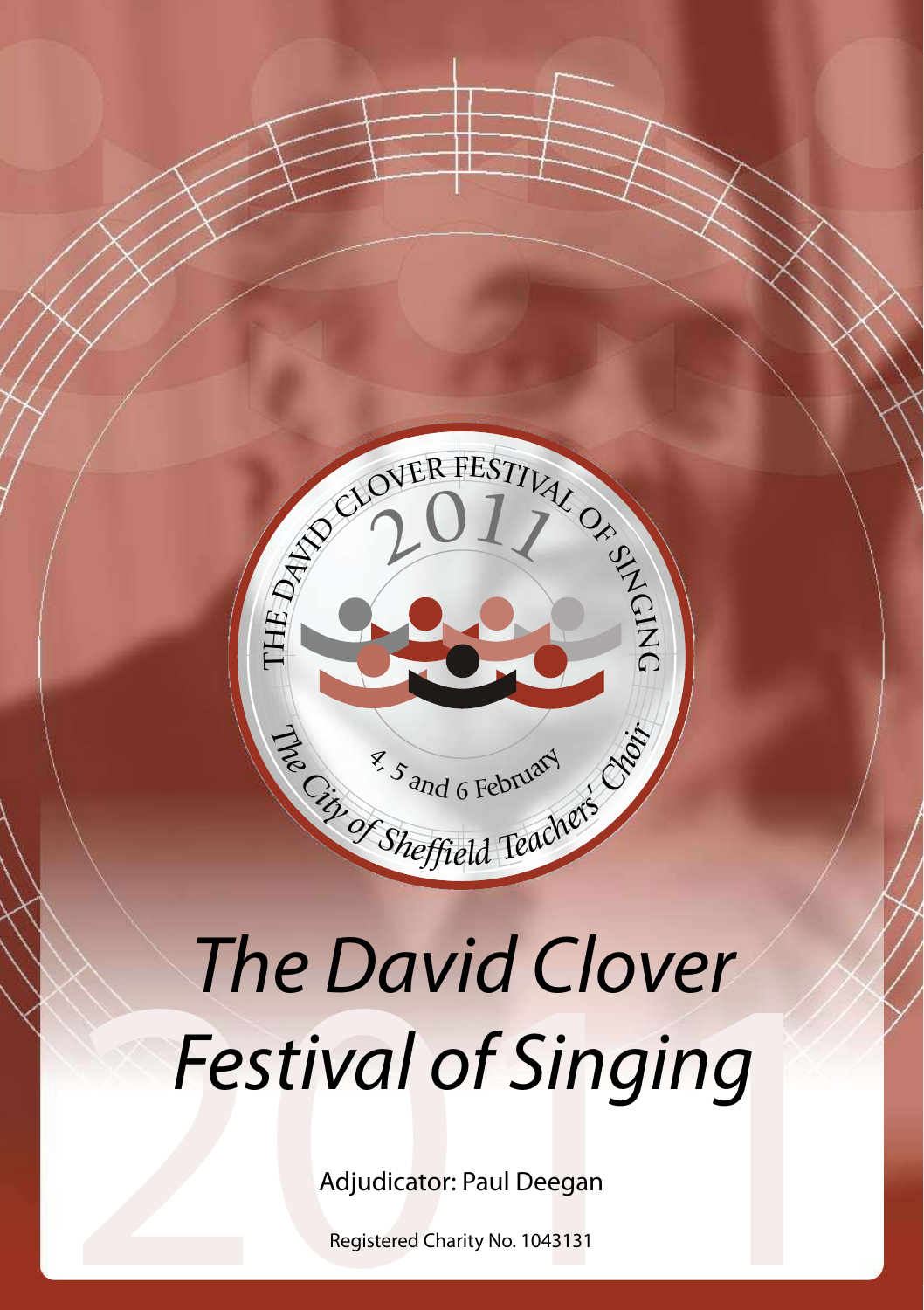

# The  $City$  of  $Sheffield$  TEACHERS' CHOIR

The City of Sheffield Teachers' Choir was formed on Thursday, 7 November, 1968 by Sheffield's then Music Adviser, Dr. David Clover. It was a direct result of the daily choral sessions of his initial residential music course held at the Hayes Conference Centre, Swanwick. This was the first time that Sheffield music teachers had ever come together in this way and it was a historic occasion for Sheffield music.

The choir's first performance was the Festival of Lessons and Carols in Sheffield Cathedral during Christmastide 1968.

For eleven years the choir flourished under David Clover's baton, raising much money for children's charities, both local and national, and giving opportunities for those connected, at that time, with the education service in Sheffield to come together and sing for the sheer joy of singing. Since his death in January 1979 the choir has continued to perform both at home and abroad. It celebrated its fortieth anniversary in 2008 with a concert at St. John's Church, Ranmoor, on Friday 7 November.

The repertoire is wide. Over the years performances have included Mozart's *Requiem,* Dvorak's *Mass in D,* Vivaldi's *Gloria,* Bach's *Magnificat,* Haydn's *Nelson, Harmoniemesse and Maria Theresa Masses*, sacred music by various composers, church services, Stainer's *Crucifixion,* Maunder's *Olivet to Calvary,* William Lloyd Webber's *The Saviour* and *The Divine Compassion*, concert versions of Gilbert and Sulivan operettas, opera choruses, part songs, spirtuals, folk songs and songs from the shows, as well as Festivals of Lessons and Carols.

Venues have included Sheffield's City Hall, its two cathedrals, the Firth Hall (Sheffield University), local churches, school halls, churches in Derbyshire villages, the 'Bronte' village of Haworth, the village of Castleton, Chatsworth House, St. John's College (Cambridge), Fountains Abbey, Ely Cathedral, Wakefield Cathedral, Liverpool's Anglican Cathedral and York Minster. The choir sang in Bochum, as part of the 50th anniversary of the town-twinning with Sheffield, and in Dortmund, Germany, in October 2000. In March 2005 the Teachers' Choir hosted the Dublin City Council Choir and shared an extremely successful concert with them. October 2005 saw the Teachers' Choir singing again with the Dublin Choir, this time in Dublin's City Hall, and also performing with them in a second concert raising almost 5000 euros towards the building of a new hospice in Dublin.

### **THE CITY OF SHEFFIELD TEACHERS' CHOIR WELCOMES NEW SINGERS**

The City of Sheffield Teachers' Choir is a group of amateur singers who enjoy making music together. The choir has widened its membership to those who are not teachers, and welcomes new members in all voice parts.

The two basic requirements are that you want to sing and that you have the commitment expected in belonging to any successful organisation. Rehearsals are held every Thursday evening during term time from 7.00p.m. to 9.00p.m. For further information and venue details please contact the Conductor:

Mr R. D. Green on 0113 256 5320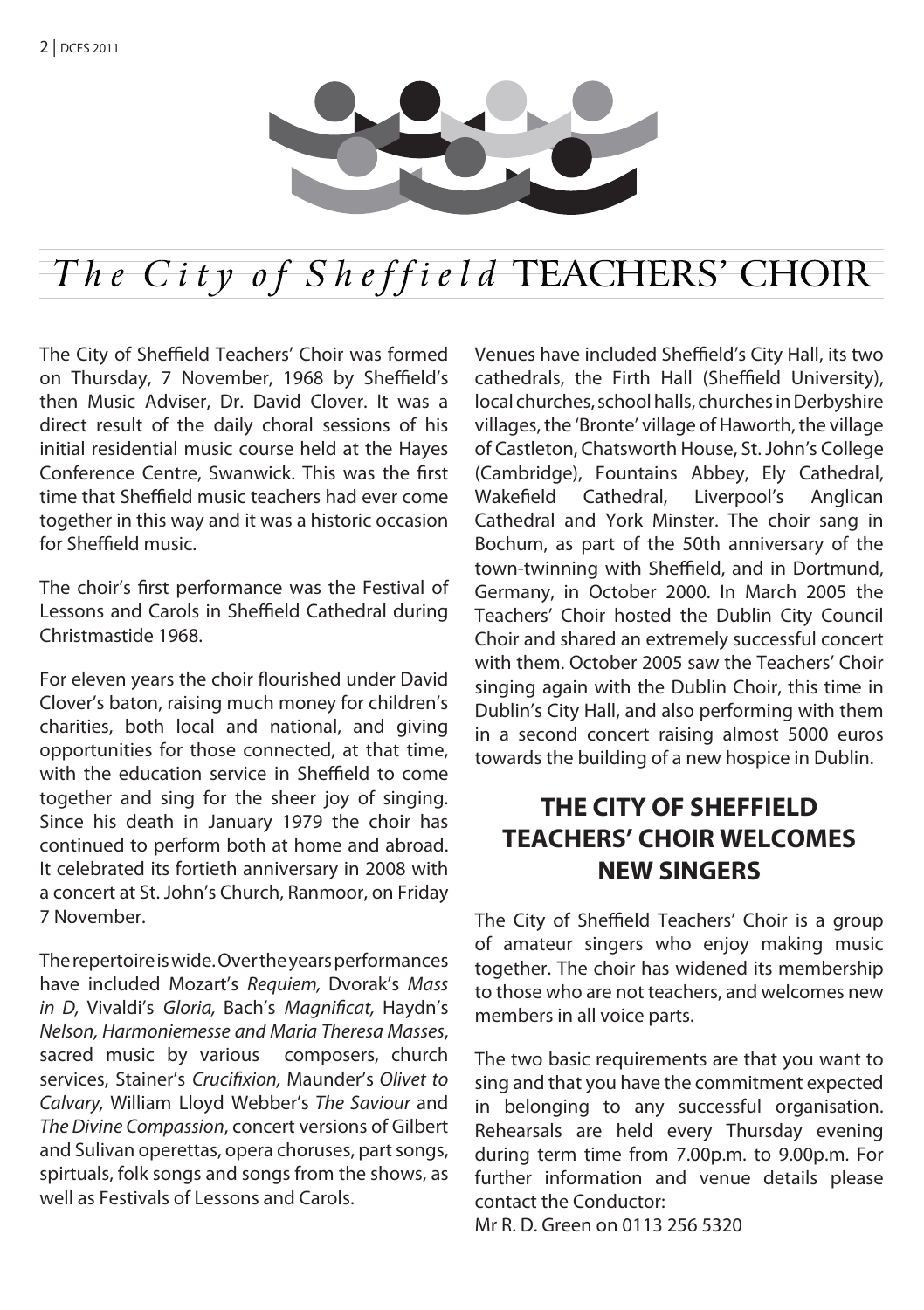# **THE David Clover Festival of Singing**



The David Clover Festival of Singing previously known as *The David Clover Competition for Singers*, was planned in 1979 by the City of Sheffield Teachers' Choir as a memorial to its late founder and conductor, and the then city's music adviser, Dr. David Clover. The first festival was held in 1980 and was open to students of secondary school age. There were just two age categories.

The festival is now open to all singers from the age of nine and its chief objective is to foster that branch of music making which was ever one of David's loves - singing. He strongly maintained, as others have, that everybody has a musical instrument which can be developed - the voice - and much of his work was devoted to fostering the use of young voices whether as soloists or choralists.

The festival provides opportunities for all singers from the age of nine to perform songs of their own choice with a view to being helped and encouraged by experienced judges of singing, many of whom are teachers of singing in the country's leading musical institutions.

Since those early days, the festival has grown considerably and enjoys a national reputation as a festival of worth, quality and stature.

### **Mollie Petrie** *FGSM FRSA*

President of the City of Sheffield Teachers' Choir, David Clover Festival of Singing

*"Perfection is something always to be striven for, but very rarely achieved. If we sing for the sheer jopy of 'doing it' we can not fail to reach the hearts of those who hear us." My warmest wishes to you all for another successful Festival.*





**Mark Wildman** *FRAM FRSA*  Vice-President of the City of Sheffield Teachers' Choir, David Clover Festival of Singing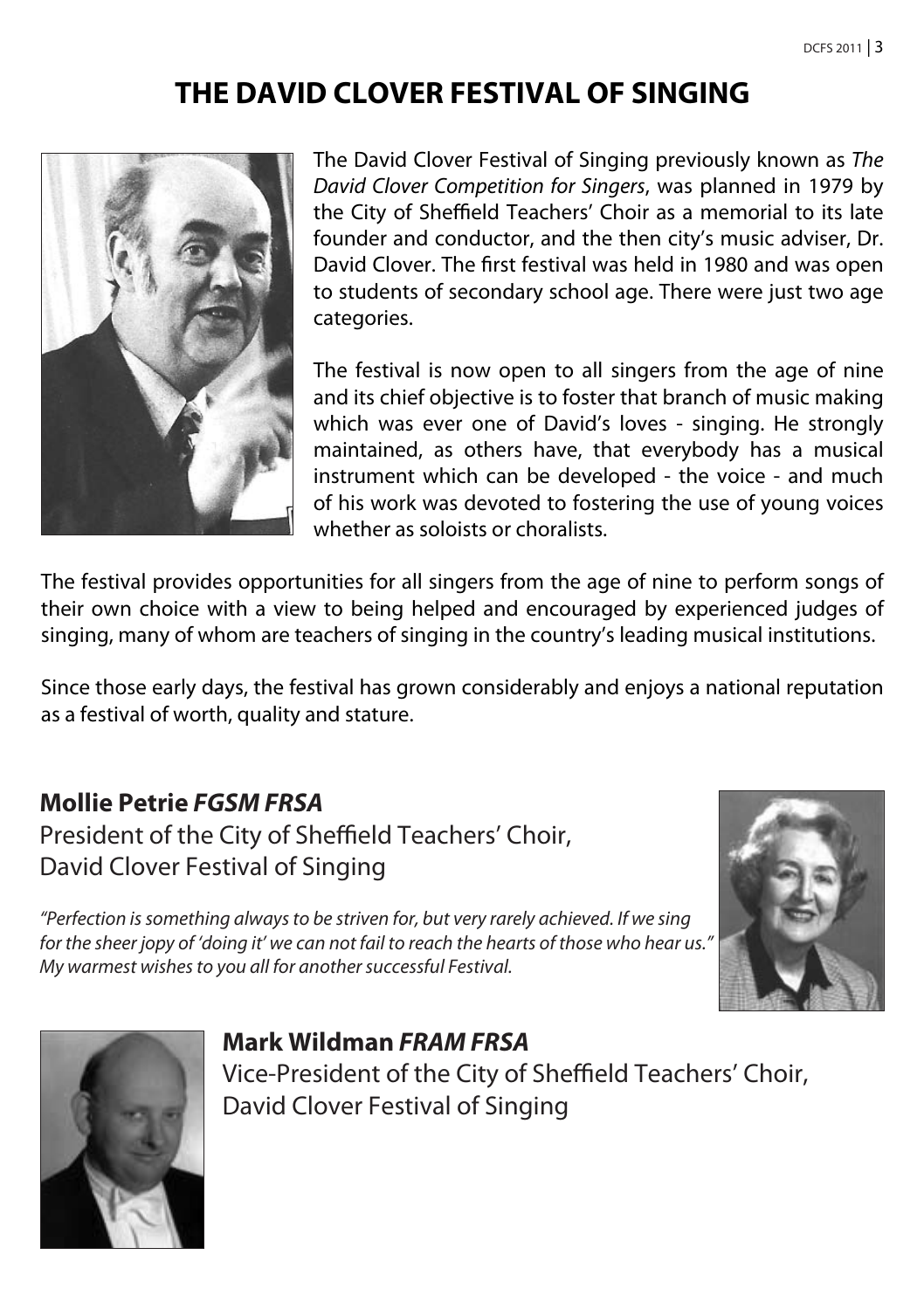```
4 | DCFS 2011
```
## **Paul Deegan** *BA, M.Ed, H.Dip.Ed, LRSM*  Adjudicator of the 2011 David Clover Festival of Singing



Paul Deegan trained as an Elementary School teacher, and subsequently took a BA in history and archaeology at UCD. During this time he also studied singing in Dublin and Salzburg, and built a national reputation on the Recital platform, in Oratorio and in Light Opera.

In the early 1960's his twin interests, Education and Vocal studies, led to his appointment as Vocal Supervisor at the Education Department of State University College, Cortland, New York, where he combined teaching with further study and took a Masters in Education in 1966. He continued his vocal studies in New York, and sang with Tri-Cities Opera in Binghamton N.Y.

Back in Ireland he took his H.Dip.Ed.at Trinity College Dublin, and an LRSM in vocal teaching. While continuing to teach school (this time as Headmaster of a Special School for emotionally disturbed children) his reputation as a singer and voice teacher continued to grow. It was clear that something had to give, so he left the schoolroom and concentrated on performance, and teaching voice at the Royal Irish Academy of Music, where he later was Head of Vocal studies, and for many years directed Opera studies and the Lieder Class. He is now retired, but remains busy with choral conducting, private teaching and vocal workshops, and as an adjudicator and examiner.

He is a past Chairman of the Association of Teachers of Singing (AOTOS), and has served several terms as Irish Representative on its Council.

In 2005 he was made and Honorary Member of the European Voice Teachers Association (EVTA).

#### **James Kirkwood** *LRAM LTCL ARCM* Honorary Vice-President

On David's death in January 1979 he took over the conductorship of Sheffield Teachers' Choir and with the support of Rupert Norris and the choir committee, set up 'The David Clover Festival of Singing' as a lasting tribute and memorial to this man who had done so much to direct James' future career as teacher, advisory teacher and finally adviser for music to the Sheffield L.E.A. - a post David Clover himself had held until his death.

### **Richard Clover** *LTCL FASC* Honorary Vice-President

Richard (the younger son of David Clover) like David attended Trinity College of Music, London where his own passion for singing grew. Richard is currently senior Layclerk with Ely Cathedral Choir. He has sung in many of the great cathedrals and churches of England, Europe, Canada and the USA and has made numerous appearances on radio and television. He often appears in concerts as a soloist in the counties of Cambridgeshire, Norfolk and Suffolk.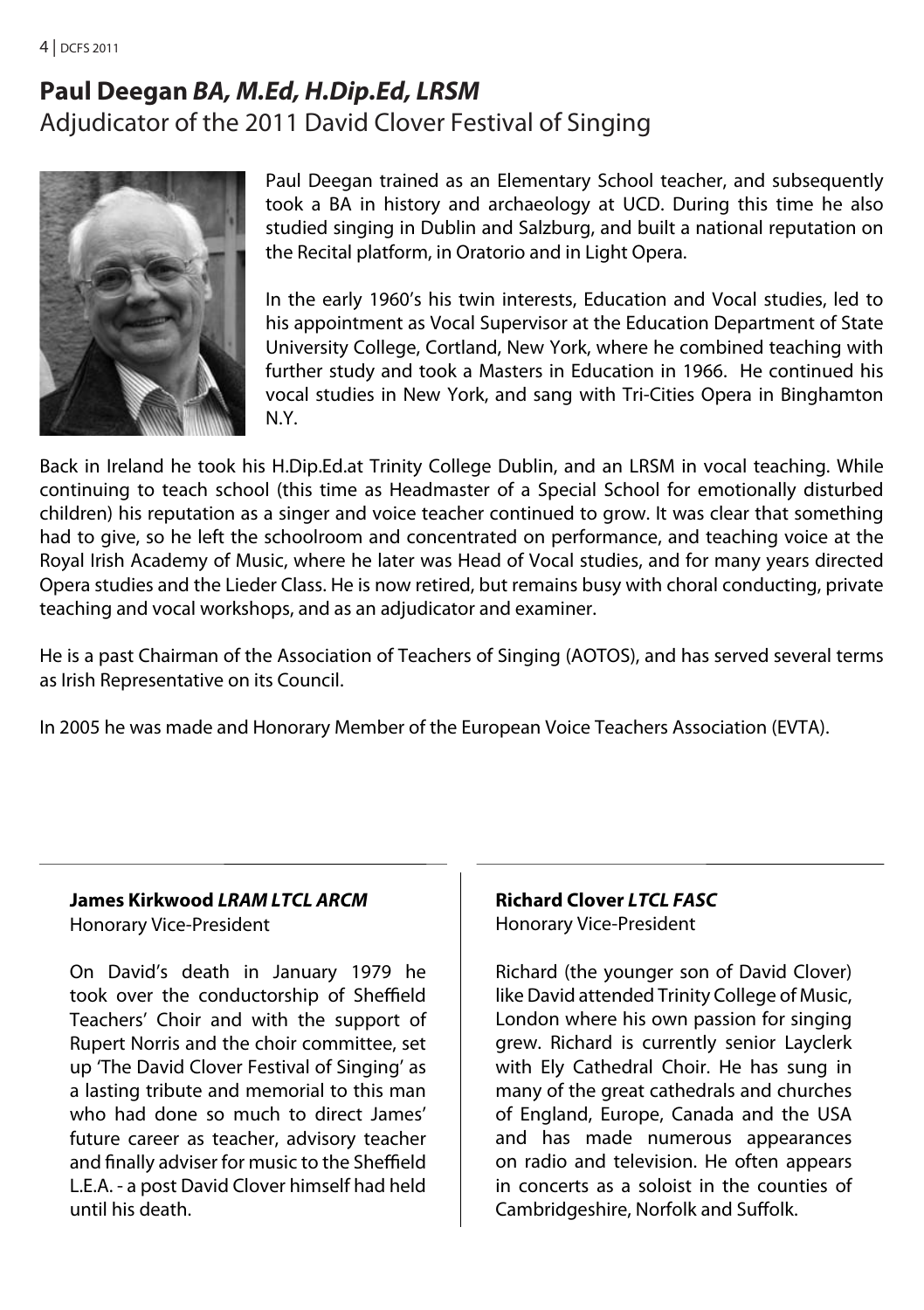# **FRIDAY 4 FEBRUARY 6.00pm Birkdale School (Heeley Hall)**

### **VOCAL SOLO (9 - 12) CLASS sponsored by Hallam Choral Society**

| Lucie Samaniego | The Little Spanish Town                  | Jenkyns        |
|-----------------|------------------------------------------|----------------|
| Robyn Gair      | My Favourite Things (The Sound of Music) | Rodgers        |
| Phoebe Otten    | Seagull                                  | Marsh          |
| Claudia Burns   | The Nightingale Bird                     | <b>Beswick</b> |
| Mollie Cochrane | Panis Angelicus                          | Franck         |
| Alana Wroe      | The Hills are Alive (The Sound of Music) | Rodgers        |
| Sarah Shaw      | Maybe (Annie)                            | Strouse        |

### **OPEN RECITAL (22 and over) CLASS sponsored by Paul Clerehugh**

| Rosie Williamson | Lascia ch'io pianga (Rinaldo)              | Handel         |
|------------------|--------------------------------------------|----------------|
|                  | <b>Full Fathom Five</b>                    | Dove           |
|                  | Mandoline                                  | Fauré          |
|                  | The Last Rose of Summer                    | trad.          |
| Thérèse Smith    | Voi che sapete (Le Nozze di Figaro)        | Mozart         |
|                  | Sephestia's Lullaby (A Charm of Lullabies) | <b>Britten</b> |
|                  | Gartan Mother's Lullaby                    | trad.          |

### **SONGS FROM THE SHOWS (22 and over) CLASS sponsored by anonymously**

| Rachel Greener | Green Finch and Linnet Bird (Sweeney Todd)                              | Sondheim  |
|----------------|-------------------------------------------------------------------------|-----------|
| Andrew Coan    | Bring Him Home (Les Misérables)                                         | Schönberg |
| Mary Harrison  | I Could Have Danced All Night (My Fair Lady)                            | Loewe     |
| Jessica Wan    | I'd Give My Life for You (Miss Saigon)                                  | Schönberg |
| Rachel Swann   | Were I Thy Bride (Yeomen of the Guard)                                  | Sullivan  |
| Anita Coan     | Wishing You Were Somehow Here Again (Phantom of the Opera) Lloyd Webber |           |
| Varsha George  | Being Alive (Company)                                                   | Sondheim  |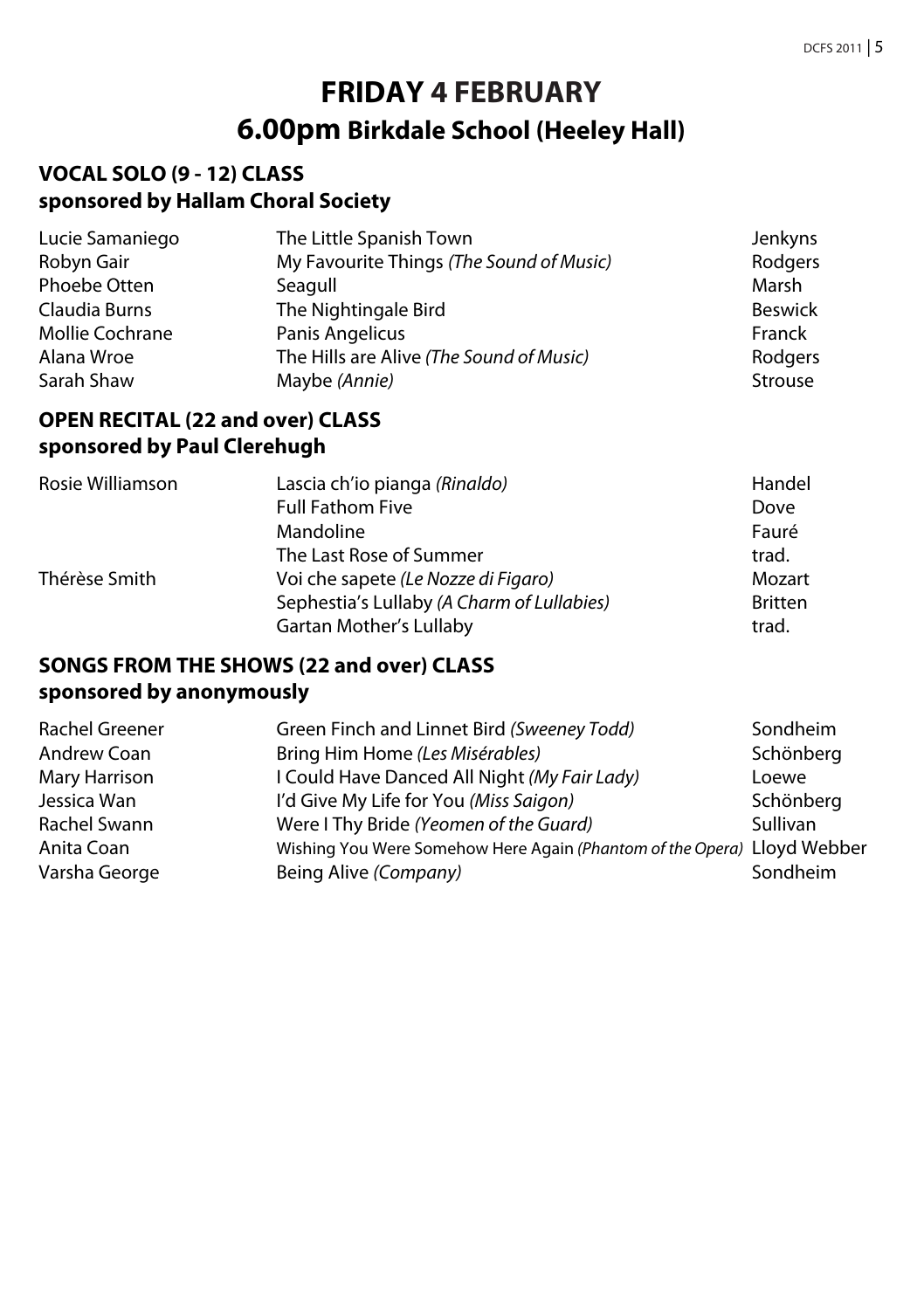# **SATURDAY 5 FEBRUARY 9.00am Birkdale School (Heeley Hall)**

### **SONGS FROM THE SHOWS (13 - 16) CLASS sponsored by The Rotary Club of Abbeydale**

| <b>Rachel White</b>    | Think of Me (Phantom of the Opera)                                      | Lloyd Webber |
|------------------------|-------------------------------------------------------------------------|--------------|
| Serafina Body          | My Ship (Lady in the Dark)                                              | Weill        |
| <b>Molly Bartram</b>   | Maybe (Annie)                                                           | Strouse      |
| <b>Verity Mitchell</b> | Wishing You Were Somehow Here Again (Phantom of the Opera) Lloyd Webber |              |
| Alexandra Jones        | A Nightingale Sang in Berkeley Square (New Faces)                       | Sherwin      |
| Eleanor Westwood       | Somewhere Over the Rainbow (The Wizard of Oz)                           | Arlen        |
| Joelle Brabban         | Can't Help Lovin' dat Man (Show Boat)                                   | Kern         |
| Grace Goulding         | On My Own (Les Misérables)                                              | Schönberg    |
| <b>Annie Chambers</b>  | Whistle Down the Wind (Whistle Down the Wind)                           | Lloyd Webber |
| Rosa Hardy             | Out of My Dreams (Oklahoma)                                             | Rodgers      |
| Abigail Wilkinson      | On My Own (Les Misérables)                                              | Schönberg    |
| Brogan Hume            | Stars (Les Misérables)                                                  | Schönberg    |
| Molly O'Toole          | I Could Have Danced All Night (My Fair Lady)                            | Loewe        |
| Rebecca Hanson         | If I Loved You (Carousel)                                               | Rodgers      |
| Corinne Hope           | Out of My Dreams (Oklahoma)                                             | Rodgers      |
| <b>Katie Bates</b>     | Think of Me (Phantom of the Opera)                                      | Lloyd Webber |
| Catherine Brimacombe   | No Matter What (Whistle Down the Wind)                                  | Lloyd Webber |
| Lucy Booth             | I Feel Pretty (West Side Story)                                         | Bernstein    |
| Abigail Kitching       | Someone to Watch Over Me (Oh, Kay)                                      | Gershwin     |
| Jessica Davis          | Love Walked In (The Goldwyn Follies)                                    | Gershwin     |
| Anita Chandran         | Far From the Home I Love (Fiddler on the Roof)                          | <b>Bock</b>  |
| Emilie Fitzpatrick     | Many a New Day (Oklahoma)                                               | Rodgers      |
| Kirsten Lloyd-Leach    | Romance (The Desert Song)                                               | Romberg      |

### **JUNIOR RECITAL (13 - 15) CLASS sponsored by Stuart and Elizabeth Hampshire**

| Eleanor Westwood | <b>When Daisies Pied</b>  | Arne              |
|------------------|---------------------------|-------------------|
|                  | Dalmatian Cradle Song     | Roberton          |
|                  | Danny Boy                 | trad.             |
| Alexandra Jones  | Where the Bee Sucks       | Arne              |
|                  | The Virgin's Slumber Song | Reger             |
|                  | The Fidgety Bairn         | Roberton          |
| Rebecca Hanson   | Where the Bee Sucks       | Arne              |
|                  | The Path to the Moon      | Thiman            |
|                  | My Lagan Love             | trad.             |
| Katie Bates      | Caro mio ben              | Giordani          |
|                  | <b>Pretty Flower</b>      | <b>Bailey</b>     |
|                  | My Lagan Love             | trad.             |
| Lucy Booth       | Se tu m'ami               | Pergolesi         |
|                  | Sleep Little Babe         | Christopher Field |
|                  | Danny Boy                 | trad.             |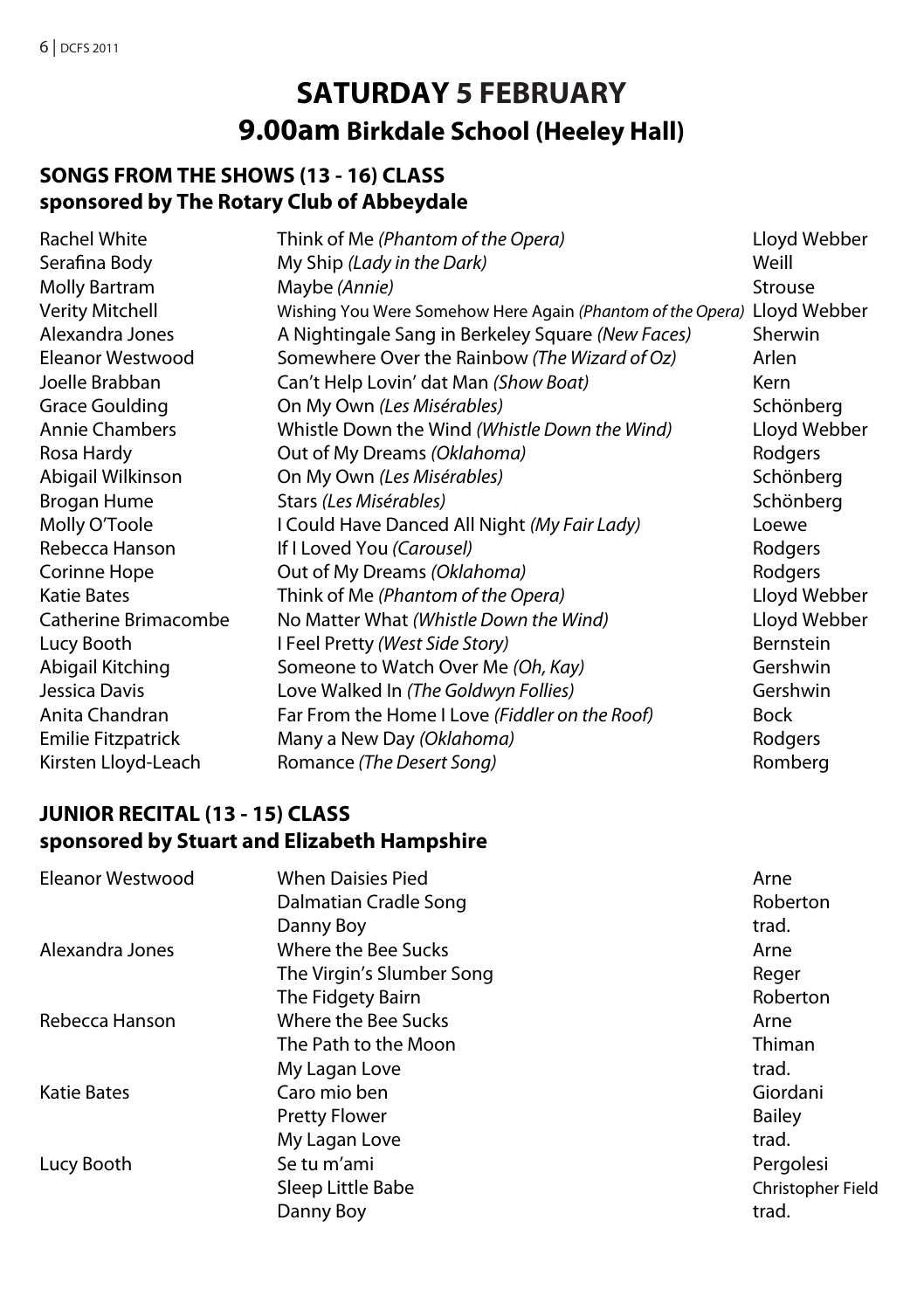| Olivia Turner | Vedrai carino (Don Giovanni)        | Mozart   |
|---------------|-------------------------------------|----------|
|               | De Los Alamos Vengo Madre           | Rodrigo  |
|               | She Moved Through the Fair          | trad.    |
| Rachel White  | Where the Bee Sucks                 | Arne     |
|               | The Cloths of Heaven                | Dunhill  |
|               | O Waly Waly                         | trad.    |
|               | Love is a Plaintive Song (Patience) | Sullivan |

## **1.30pm Birkdale School (Heeley Hall)**

### **BRITISH SONG (13 - 16) CLASS sponsored by Mrs Wendy Nutton**

| Laura Roberts             | Ophelia's Song                          | McConchy         |
|---------------------------|-----------------------------------------|------------------|
| Eleanor Westwood          | The Path to the Moon                    | Thiman           |
| <b>Verity Mitchell</b>    | If Music be the Food of Love            | Purcell          |
| <b>Emilie Fitzpatrick</b> | Desdemona's Song (Othello)              | Pitfield         |
| Lucy Booth                | The Sky Above the Roof                  | Vaughan Williams |
| Jessica Davis             | Where The Bee Sucks                     | Arne             |
| Joelle Brabban            | To the Oueen of Heaven                  | Dunhill          |
| Rosa Hardy                | Water parted from the sea ((Artaxerxes) | Arne             |
| Elizabeth Finney          | Blow, Blow Thou Winter Wind             | Arne             |
| Abigail Kitching          | Her Song                                | Ireland          |
| Serafina Body             | <b>Where The Bee Sucks</b>              | Arne             |
| Anita Chandran            | Everyone Sang                           | Higginson        |
| Kirsten Lloyd-Leach       | Ludlow Town                             | Head             |

### **ORATORIO OR SACRED SONG (13 - 16) CLASS sponsored by The Rotary Club of Abbeydale**

| Laura Roberts       | Pie Jesu (Requiem)                      | Fauré     |
|---------------------|-----------------------------------------|-----------|
| Olivia Caputa       | Come Unto Him (Messiah)                 | Handel    |
| Verity Mitchell     | Pie Jesu (Requiem)                      | Fauré     |
| Kirsten Lloyd-Leach | Farewell, Ye Limpid Springs (Jephtha)   | Handel    |
| Brogan Hume         | Ave Maria                               | Caccini   |
| Joelle Brabban      | O Worse than Death Indeed (Theodora)    | Handel    |
| Rosa Hardy          | Panis Angelicus                         | Franck    |
| Laura Hocking       | Quae maerebat et dolebat (Stabat Mater) | Pergolesi |
| Serafina Body       | Panis Angelicus                         | Franck    |
| Elizabeth Finney    | Litany to the Holy Spirit               | Hurford   |

### **songs from the shows (17 - 21) CLASS sponsored by Keith and Heather Hoyland**

| Zoe Bullock         | Green Finch and Linnet Bird (Sweeney Todd) | Sondheim |
|---------------------|--------------------------------------------|----------|
| Gabriel Mills Brown | Johanna (Sweeney Todd)                     | Sondheim |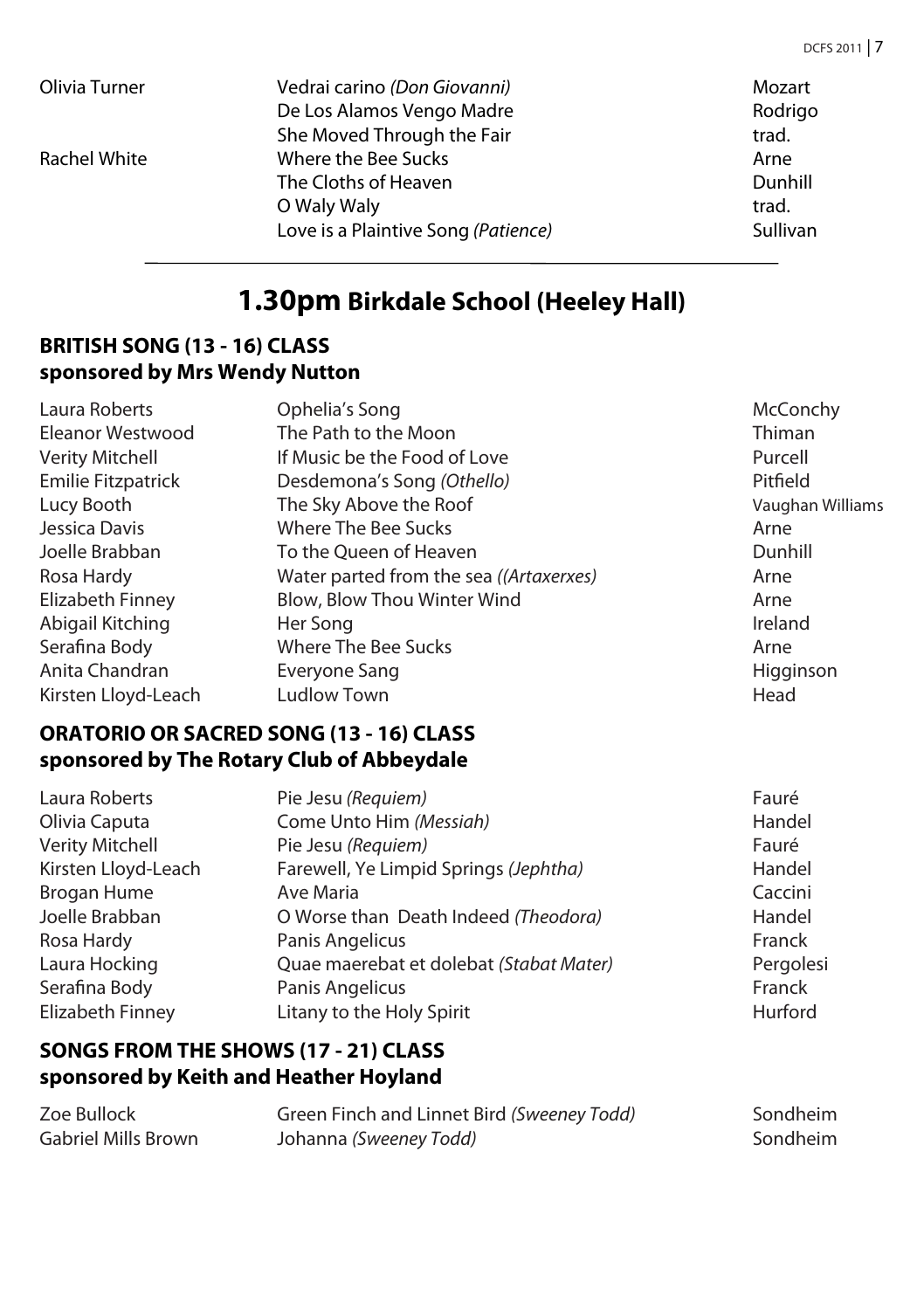### **BRITISH SONG (17 - 21) CLASS sponsored by Dr P Humphries**

| Katie Wood             | A Warning                             | Arne        |
|------------------------|---------------------------------------|-------------|
| Aiko Miyamoto          | The Nightingale                       | Delius      |
| Zoe Bullock            | Crabbed Age and Youth                 | Dring       |
| <b>Matthew Palmer</b>  | Loveliest of Trees (A Shropshire Lad) | Butterworth |
| Rachel Barry           | Sleep                                 | Gurney      |
| <b>Harriet Astbury</b> | The Silver Swan                       | Gibbons     |
|                        |                                       |             |

### **ORATORIO OR SACRED SONG (17 - 21) CLASS sponsored by Millhouse Green Male Voice Choir**

| Abigail Broughton | I Know The My Redeemer Liveth (Messiah) | Handel      |
|-------------------|-----------------------------------------|-------------|
| Laura Baldwin     | Buss und Reu (St Matthew Passion)       | J S Bach    |
| Katie Wood        | O Rest in the Lord (Elijah)             | Mendelssohn |
| Aiko Miyamoto     | Let The Bright Seraphim (Samson)        | Handel      |
|                   |                                         |             |

# **6.00pm Birkdale School (Heeley Hall)**

### **SENIOR RECITAL (18 - 21) CLASS sponsored by Jack Senior in memory of his wife Barbara**

| <b>Harriet Astbury</b>   | La Rondinella Amante (Griselda)                         | Vivaldi           |
|--------------------------|---------------------------------------------------------|-------------------|
|                          | Nuit d'étoiles                                          | Debussy           |
|                          | Will Ye Go Lassie Go                                    | trad.             |
|                          | Spring                                                  | Gurney            |
| <b>Francesca Britten</b> | Ich Will dir Mein Herze Schenken (St. Matthew Passion)  | J S Bach          |
|                          | Du Bist die Ruh                                         | Schubert          |
|                          | The Turtle Dove                                         | trad. arr. Neaum  |
|                          | Poor Wand'ring One (The Pirates of Penzance)            | Sullivan          |
| Katie Wood               | Gia il sole dal Gange                                   | Scarlatti         |
|                          | Down by the Sally Gardens                               | Clarke            |
|                          | The Dark-eyed Sailor                                    | trad.             |
|                          | Were I Thy Bride (Yeomen of the Guard)                  | Sullivan          |
| <b>Matthew Palmer</b>    | Make thee clean my heart from sin (St. Matthew Passion) | J S Bach          |
|                          | An die Nachtigall                                       | <b>Brahms</b>     |
|                          | David of the White Rock                                 | trad.             |
|                          | Money-O! (Songs of the Countryside)                     | Head              |
| Abigail Broughton        | Dido's Lament (Dido and Aeneas)                         | Purcell           |
|                          | Le Colibri                                              | Chausson          |
|                          | Nana                                                    | trad. Spanish     |
|                          | The Waltz Song (Tom Jones)                              | German            |
| Aiko Miyamoto            | Pur Dicesti (Arminio)                                   | Lotti             |
|                          | Widmung                                                 | Schumann          |
|                          | Now Sleeps the Crimson Petal                            | Ouilter           |
|                          | Aka Tonbo (Red Dragonfly)                               | Japanese folksong |
| Laura Baldwin            | O del mio dolce ardor (Paride ed Elena)                 | Gluck             |
|                          | Szilvas Falu                                            | trad. Hungarian   |
|                          | Prison                                                  | Fauré             |
|                          | It Was a Lover and His Lass                             | Dring             |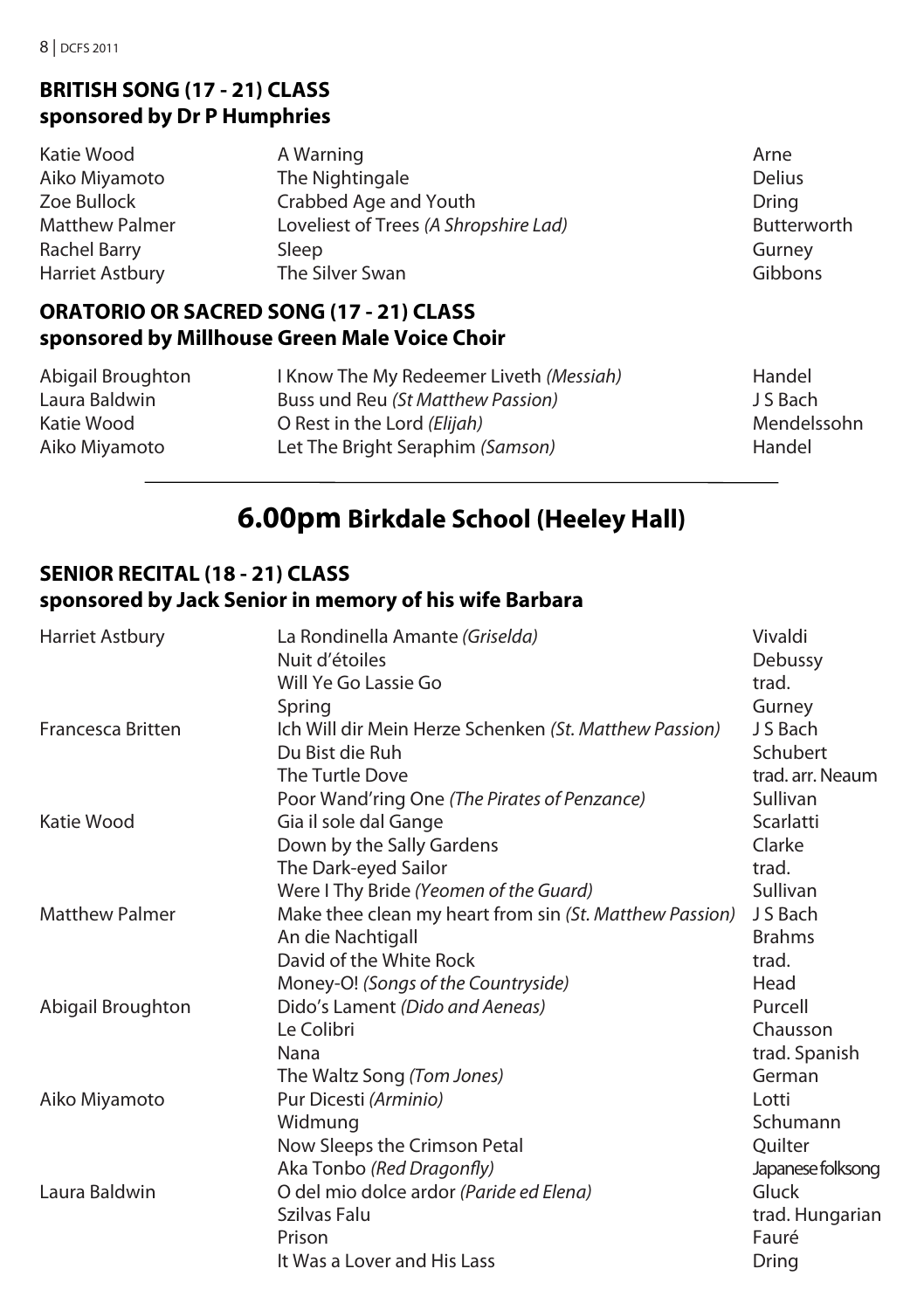### **OPERA (17 - 21) CLASS sponsored by Dr P Humphries**

Rosemary Thickett Voi che sapete *(Le Nozze di Figaro)* Mozart Matthew Palmer Ah! Per Sempre *(I Puritani)* Bellini Aiko Miyamoto **Marenka's Aria** *(The Bartered Bride)* Smetana<br>Arancesca Britten **Martia Commania Auindici Anni** *(Così fan Tutte***) Martia Martia Martia (Così fan Tutte)** Francesca Britten Una Donna a Quindici Anni *(Così fan Tutte)* Mozart Abigail Broughton Zeffiretti Lusinghieri *(Idomeneo)* Mozart

# **SUNDAY 6 FEBRUARY 9.15am Holiday Inn**

### **BRITISH SONG (22 and over) CLASS sponsored by Alan Young**

| Love's Philosophy                       | Ouilter          |
|-----------------------------------------|------------------|
| Silent Noon                             | Vaughan Williams |
| Money-O! (Songs of the Countryside)     | Head             |
| Fairest Isle (King Arthur)              | Purcell          |
| The Lord's Prayer                       | Head             |
| Fair House of Joy                       | Ouilter          |
| The Nurse's Song (A Charm of Lullabies) | <b>Britten</b>   |
| Weep You No More                        | Ouilter          |
|                                         |                  |

### **ORATORIO OR SACRED SONG (22 and over) CLASS sponsored by The Sheffield Chorale**

| Rosie Williamson | Ich folge dir gleichfalls (St. John Passion) | J S Bach    |
|------------------|----------------------------------------------|-------------|
| Rachel Greener   | The Lord's Prayer                            | Malotte     |
| Lorraine Webb    | If God Be For Us (Messiah)                   | Handel      |
| Thérèse Smith    | Father of Heaven (Judas Maccabeus)           | Handel      |
| Rebecca Lambert  | With Verdure Clad (The Creation)             | Havdn       |
| Rachel Swann     | Woe Unto Them (Elijah)                       | Mendelssohn |

# **W.O.R.K. LTD.**

Providing training and opportunities for adults with learning difficulties

# COME AND VISIT OUR GARDEN & CRAFT CENTRE AND CAFE

W.O.R.K. LTD. (REAR OF BENTS GREEN SCHOOL) RINGINGLOW ROAD

BENTS GREEN, SHEFFIELD. S11 7TB TEL. 0114 262009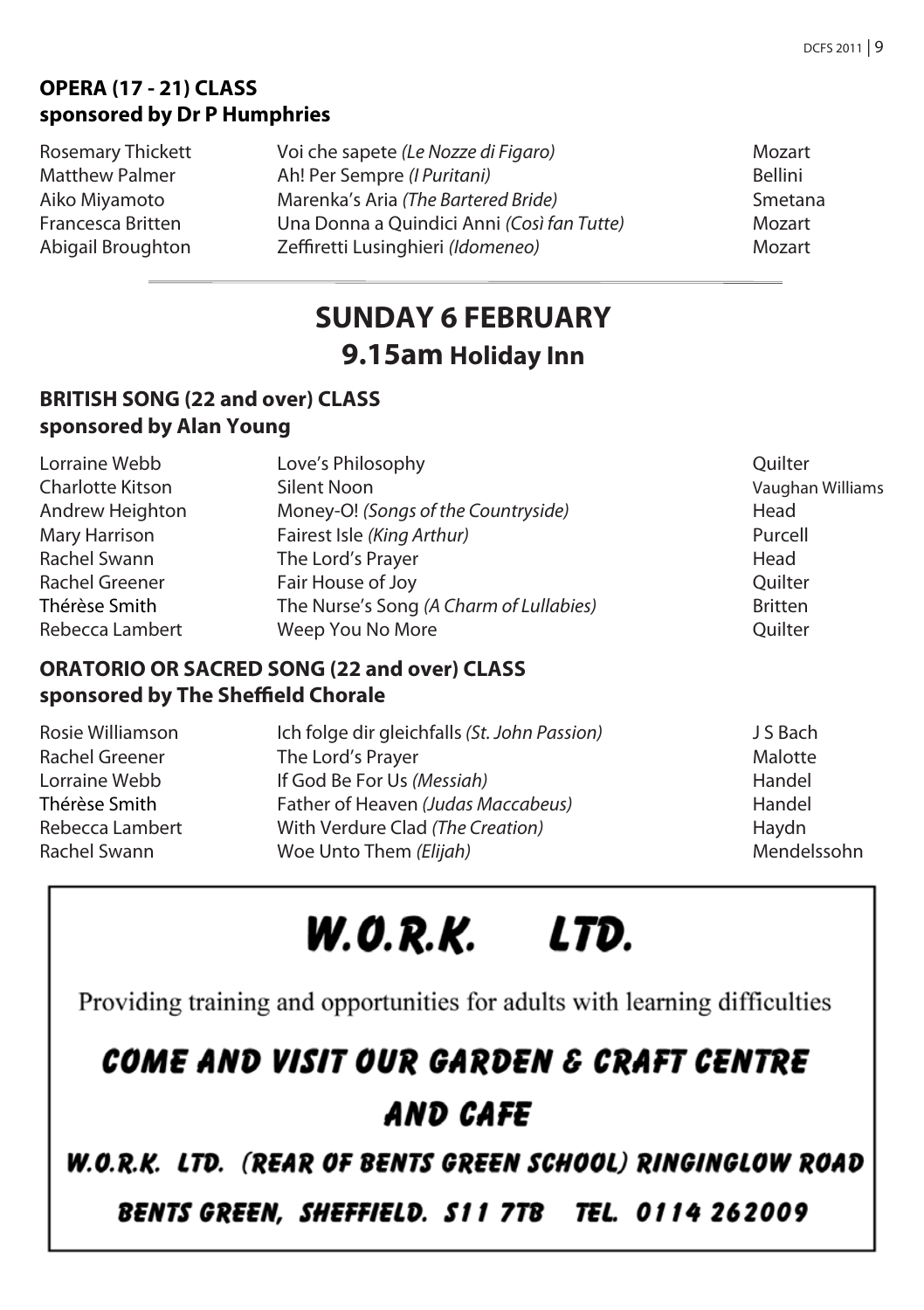### **FRENCH SONG OR LIED (any age) CLASS sponsored by Elizabeth Watts**

| <b>Rosemary Thickett</b> | Ruhe, Meine Seele    | <b>R</b> Strauss |
|--------------------------|----------------------|------------------|
| <b>Harriet Astbury</b>   | Clair de lune        | Fauré            |
| Lorraine Webb            | Soupir               | Duparc           |
| Mary Harrison            | La Procession        | Franck           |
| <b>Matthew Palmer</b>    | Hôtel (Banallités)   | Poulenc          |
| Olivia Caputa            | Les Berceaux         | Fauré            |
| Thérèse Smith            | Widmung              | Schumann         |
| <b>Francesca Britten</b> |                      | Poulenc          |
| Laura Baldwin            | A Chloris            | Hahn             |
| <b>Verity Mitchell</b>   | Die Lotusblume       | Schumann         |
| Kirsten Lloyd-Leach      | Widmung              | Schumann         |
| Andrew Heighton          | Ständchen            | Schubert         |
| Anita Chandran           | Marienwürnchen       | Schumann         |
| Laura Hocking            | Ouvre tes yeuz bleus | Massenet         |
| Laura Roberts            | Le Secret            | Fauré            |
|                          |                      |                  |

# **2.00pm Holiday Inn**

### **OPERA (22 and over) CLASS sponsored by Tessa Kate Hampshire**

| Lorraine Webb    | Der Hölle Rache (Die Zauberflöte)   | Mozart |
|------------------|-------------------------------------|--------|
| Charlotte Kitson | Smanie implacabili (Così fan tutte) | Mozart |
| Rebecca Lambert  | Ach, ich fühl's (Die Zauberflöte)   | Mozart |
| Thérèse Smith    | Lascia ch'io pianga (Rinaldo)       | Handel |
| Rosie Williamson | O Zittre Nicht (Die Zauberflöte)    | Mozart |

### **INTERMEDIATE RECITAL (16 - 17) CLASS sponsored by Dore Male Voice Choir**

| Zoe Bullock                | O Come, O Come, My Dearest                                              | Arne             |
|----------------------------|-------------------------------------------------------------------------|------------------|
|                            | Lady Anne Bothwell's Lament                                             | trad.            |
|                            | The Sun Whose Rays (The Mikado)                                         | Sullivan         |
|                            | El Majo Discreto                                                        | Granados         |
| Laura Roberts              | Un moto di gioja (Le Nozze di Figaro)                                   | Mozart           |
|                            | O Waly Waly                                                             | trad.            |
|                            | She had a Letter from her Love (Merrie England)                         | German           |
|                            | The Cherry Tree                                                         |                  |
| Abigail Kitching           | If Music be the Food of Love                                            | Purcell          |
|                            | Lascia ch'io pianga (Rinaldo)                                           | Handel           |
|                            | Come My Own One                                                         | trad.            |
|                            | El Tra la la y el Punteado                                              | Granados         |
| <b>Gabriel Mills Brown</b> | Linden Lea                                                              | Vaughan Williams |
|                            | Caro mio ben                                                            | Giordani         |
|                            | Down by the Sally Gardens                                               | trad.            |
|                            | I am the Very Model of a Modern Major General (The Pirates of Penzance) |                  |
|                            |                                                                         | Sullivan         |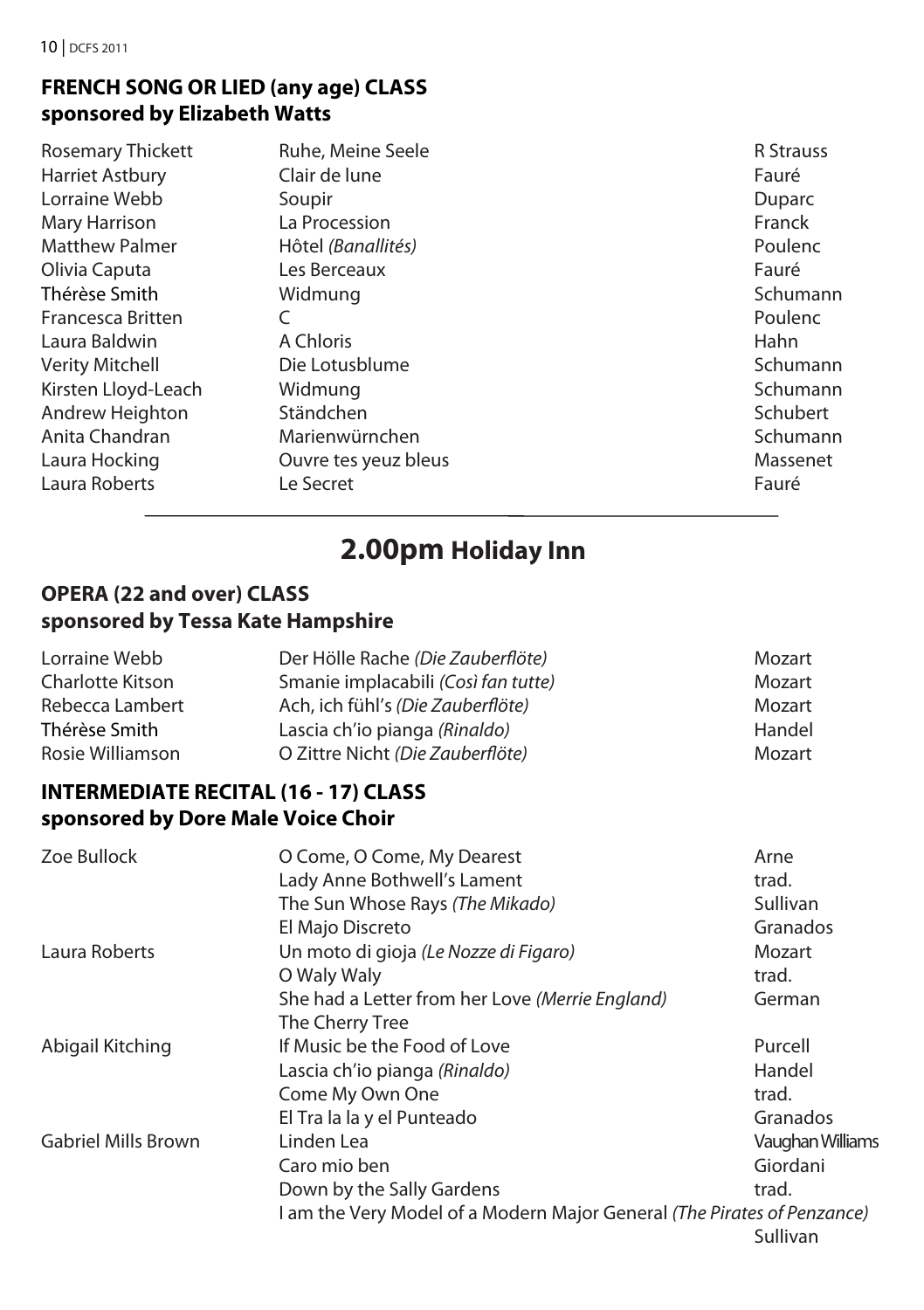| <b>Verity Mitchell</b> | Tell Me, Lovely Shepherd                             | <b>Boyce</b>        |
|------------------------|------------------------------------------------------|---------------------|
|                        | Se tu m'ami                                          | Pergolesi           |
|                        | The Turtle Dove                                      | trad.               |
| Kirsten Lloyd-Leach    | <b>I Must and I Will Get Married</b>                 | trad.               |
|                        | Helft mir ihr Schwestern (Frauenliebe und Leben)     | Schumann            |
|                        | Her Song                                             | Ireland             |
|                        | Music for a while                                    | Purcell             |
| Corinne Hope           | Love is a Plaintive Song (Patience)                  | Sullivan            |
|                        | <b>Piercing Eyes</b>                                 | Haydn               |
|                        | Wiegenlied                                           | <b>Brahms</b>       |
|                        | The Crystal Spring                                   | trad.               |
| Rachel Barry           | Pur Dicesti (Arminio)                                | Lotti               |
|                        | Sommerabend                                          | <b>Brahms</b>       |
|                        | The Watermill                                        | Vaughan Williams    |
|                        | She Moved Through the Fair                           | trad. (arr. Hughes) |
| Olivia Caputa          | Ombra mai fù (Serse)                                 | Handel              |
|                        | Vergebliches Ständchen                               | <b>Brahms</b>       |
|                        | The Crucifixion (The Speckled Book)                  | <b>Barber</b>       |
|                        | The Water of Tyne                                    | trad. arr. Neaum    |
| Laura Hocking          | Chi vuol la Zingarella ( <i>I Zingari in Fiera</i> ) | Paisiello           |
|                        | Les Roses d'Ispahan                                  | Fauré               |
|                        | No quiero que me Cortjes                             | Spanish trad.       |
|                        | It was a Lover and His Lass (Let Us Garlands Bring)  | Finzi               |
|                        |                                                      |                     |

# **6.45pm Holiday Inn**

### **RECITAL FINALS**

Junior Class (13 - 15) Intermediate Class (16 - 17 Senior Class (18 - 21) Channels Class (22 and over)

### *SHORT INTERVAL*

### **NON-RECITAL FINAL**

Vocal Solo (9 - 12) British Song (13 - 16) British Song (17 - 21) British Song (22 and over) Oratorio or Sacred Song (13 - 16) Oratorio or Sacred Song (17 - 21) Oratorio or Sacred Song (22 and over) Opera (17 - 21) Opera (22 and over) French Song or Lied (any age)<br>
Songs from the Shows (13 - 16) Songs from the Shows (17 - 21) Songs from the Shows (13 - 16) Songs from the Shows (22 and over)

### **Presentation of the above David Clover Non-Recital Winners' Awards**

*INTERVAL*

The Festival is Affiliated to the British & International Federation of Festival: The Festival is Affiliated to the British & International Federation of Festivals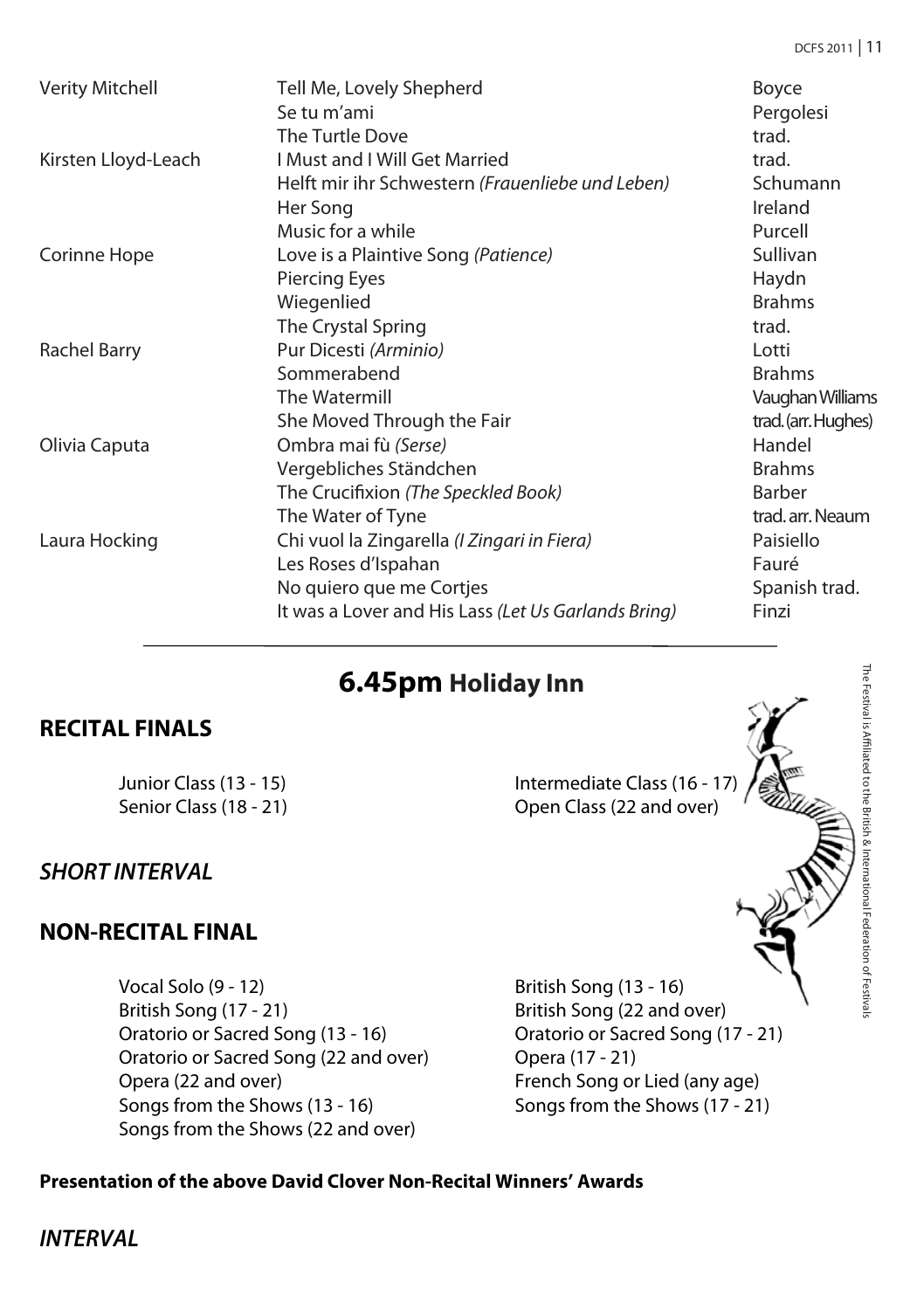#### 12 | DCFS 2011

### **Adjudications and Presentation of**

**The Don Greenfield Trophy** - This is given by the Hallam Choral Society, and will be awarded to the winner of the Vocal Solo Class (age 9 to 12) in the Non-Recital catagory. It is in memory of the life and work of Don Greenfield, conductor for many years of the Hallam Choral Society, a teacher of primary school children and a former member of The City of Sheffield Teachers' Choir.

**The Kathleen Walker Memorial Prize** - This is given by her daughter Anne, in memory of Kathleen Walker, who was a founder member and accompanist of the Teachers' Choir, and musical director of several operatic societies in Sheffield. It will be awarded for the most outstanding performance of a "Song from the Shows" from Class 16 (13-16) or Class 17 (17-21) in the Non-Recital catagory.

**The Michael Peaker Memorial Trophy and Prize** - is given by Worrall Male Voice Choir in memory of Michael Peaker, of his contribution as accompanist and conductor, and as organist at St. Matthias's Church, Stocksbridge. The award will be given for the most outstanding performance, by anyone aged 21 or under, of an aria from an oratorio, or of a sacred song, during the Festival.

**The Constance Shacklock Memorial Rose Bowl** - This is given by Ralph Green in memory of Constance Shacklock, who was President of the City of Sheffield Teachers' Choir from 1985 to 1999 and will be awarded for the most outstanding operatic performance during the Festival.

**The Edith and Ronald Batty Salvers** - This is given by Valerie and Geoff Littledyke in memory of Val's parents Edith and Ronald Batty. It will be presented to the most promising young female and male singers, respectively, aged 15 or under, from any part of the Festival. The Edith Batty Salver will go to the female singer and the Ronald Batty to the male singer.

**The Doug Crossland Memorial Shield and Prize** - This is given by Worrall Male Voice Choir in memory of Doug Crossland, its conductor from 1971 to 1995 and will be awarded to the most promising female singer between the ages of 16 and 23 from any part of the Festival.

**The John Gilbert Wilson Award and Prize** - This is given by Mrs. J. Hamnett in memory of her father, who sang in Sheffield all his life, was a member of the Sheffield Philharmonic Chorus and who was a founder member of The Sheffield Comic Opera Society. It will be awarded to the most promising male singer between the ages of 16 and 23 from any part of the Festival.

**The City of Sheffield Teachers' Choir Silver Salver and Prize** - This is given by Ann Durrant, a member of the Teachers' Choir for over twenty years and will be awarded for the most outstanding performance by a winner in the Non-Recital Classes.

### **The 2011 David Clover Festival of Singing Recital Awards**

### A Fund-raising Celebration Concert

7.30pm, Saturday 9 July 2011 in The Victoria Hall, Norfolk Street, Sheffield.

given by The Sterndale Singers and Hallam Choral Society featuring winners from the 2011 David Clover Festival of Singing. For further information please contact **Judith Adam** on **0114 255 4962**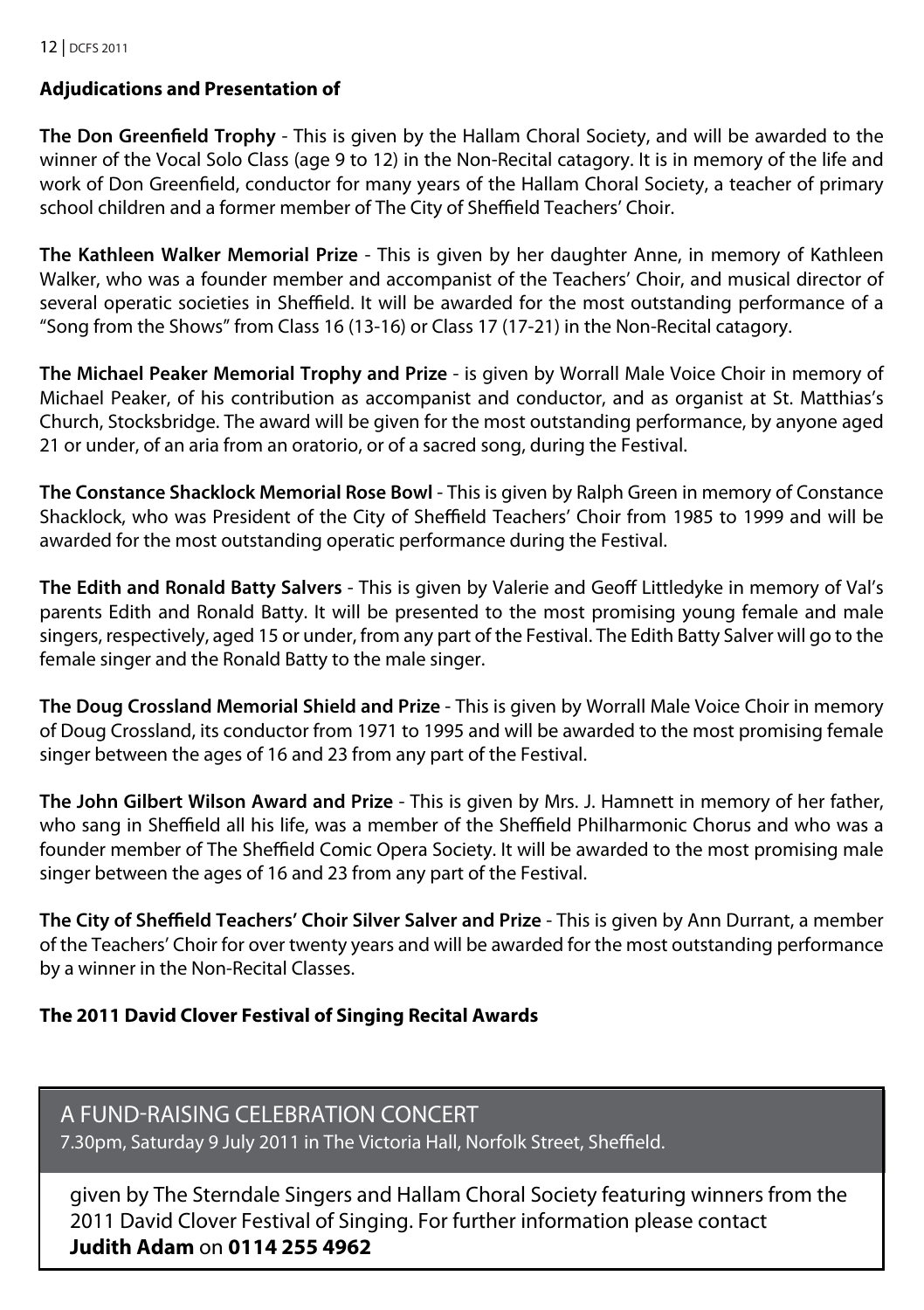### **GILLIAN FARNSWORTH Official Accompanist - Non-Recital Classes**



Gillian has been an official accompanist for the David Clover Festival of Singing since 1992 and also for other local festivals. She was an external student for the ARCM diploma, studying at the School of Music, Huddersfield, whilst school teaching, subsequently teaching in junior, secondary and girls' approved schools. She is a member of a string quartet (viola), piano teacher and church organist. She regularly accompanies instrumentalists for auditions and exams and has worked with many choirs. Coming across new repertoire through the David Clover Festival of Singing and the chance to see young singers develop are very rewarding.

### **LINDA WAREHAM Official Accompanist - Recital Classes**

Linda began her formal piano studies at the relatively late age of eleven. She subsequently studied music at Bretton Hall, gaining a Certificate of Education. She continued her piano studies with Vera Yelverton in London, gaining the ARCM Diploma and participating in concerts at the Alexandra Palace, the Purcell Room and the Queen Elizabeth Hall. During this time Linda also won several prizes at various London music festivals. She established a busy private piano teaching practice in Oxford, was the accompanist for the City of Oxford Choir and regularly accompanied at local musical festivals and



for grade and diploma exams. After the family move to Sheffield she quickly re-established her private teaching practice. During her 'spare' time she studied for a Bachelor of Arts degree with the Open University. She is regularly in demand to accompany students for instrumental exams and festival classes and has been the accompanist for the Sheffield Chorale for a number of years. Linda also performs regularly as a duo with John Cooper (violin), and is very pleased to be associated with the David Clover Festival of Singing.



Trinity Guildhall is delighted to support the David Clover Festival of Singing 2011

From Percussion to Piano, Saxophone to Singing, we provide a wide range of Grade, Certificate and Diploma exams designed to nurture musical development at every level. For further information contact us on 020 7820 6100 or visit our website

www.trinityguildhall.co.uk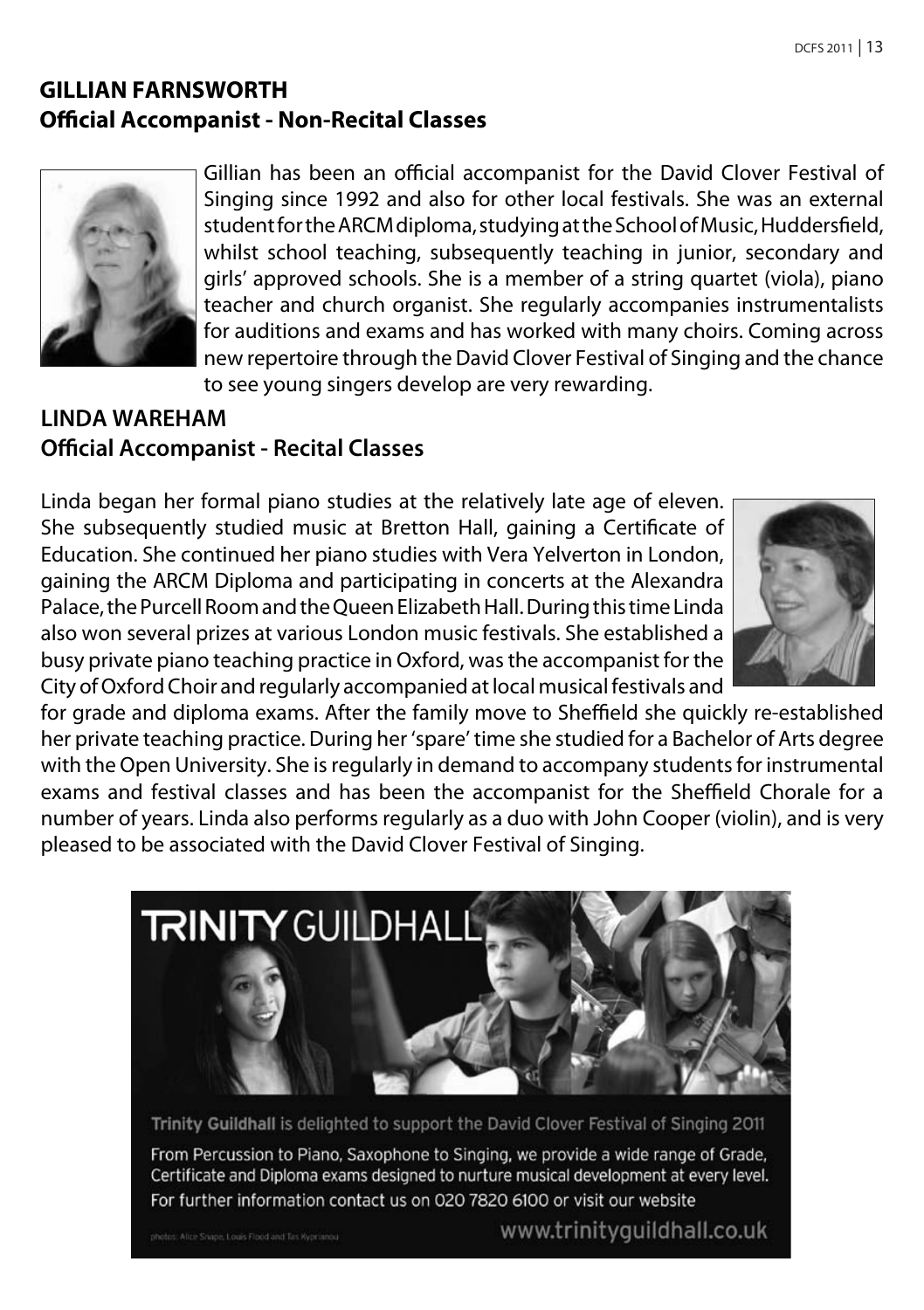# **Acknowledgements**

The committee of the City of Sheffield Teachers' Choir wishes to acknowledge its gratitude to the following people, businesses and organisations:

### **The General Manager and Staff, The Holiday Inn Birkdale School Dave Kenyon Pianos Trinity Guildhall The sponsors of the Class prize money and the advertisers**

| Miss J. Adam      | Mrs J. Hamnett              | Mrs M. Osbaldiston |
|-------------------|-----------------------------|--------------------|
| Mrs C. Barkla     | Mrs E. Hampshire            | Mrs H. Page        |
| Mrs C. Barnes     | P. Harrison                 | Dr V. Pike         |
| Rachel Bearpark   | Mrs A. Hattersley           | R. Pinder          |
| Mrs M. Browne     | C. Herd City Print Service) | <b>B.</b> Robinson |
| Mrs D. Bullas     | Mrs A. Howarth              | Mrs S. Saint       |
| M. Bullas         | K. Hoyland                  | Mrs J. Shapland    |
| R. Clover         | Mrs A. Hughes               | A. Smith           |
| J. Dixon          | Mrs C. Kennedy              | Mrs M. Smith       |
| Mrs S. Dixon      | Mrs P. Laycock              | Mrs M. Udall       |
| Mrs E. A. Durrant | Mrs V. Ledbetter            | Miss A. Walker     |
| Mrs G. Farnsworth | Mr and Mrs G. Littledyke    | Mrs L. Wareham     |
| D. Hallatt        | Miss B. E. Moore            | Mrs J. Winslow     |
|                   |                             |                    |

Those whose names were received after the programme had gone to press

# **Festival Officials**

| Chairman: Rupert Norris                  | Vice-Chairman: Joy Bowler                        |
|------------------------------------------|--------------------------------------------------|
| <b>Treasurer: David Potter</b>           | Co-ordinator and M.C.: Ralph Green               |
| House Manager: Lynda Slegg               | Stewards' Co-ordinator: Phyllis Wait             |
| Adjudicator's Steward: Ann Durrant       | Friends of Singers: Di Hallat, Anne Howarth      |
| Trophy Steward: Roger Ledbetter          | Refreshments: Val Ledbetter, Brenda Moore & team |
| Publicity: Phyllis Wait, Roderick Hughes | Child Protection Officer: Joy Bowler             |
|                                          |                                                  |

Music Stewards: Mary Smith, Jill Lawson, Anne Howarth, Della Bullas

# **Provisional Festival Dates 2012**

**Friday 3, Saturday 4 & Sunday 5 February**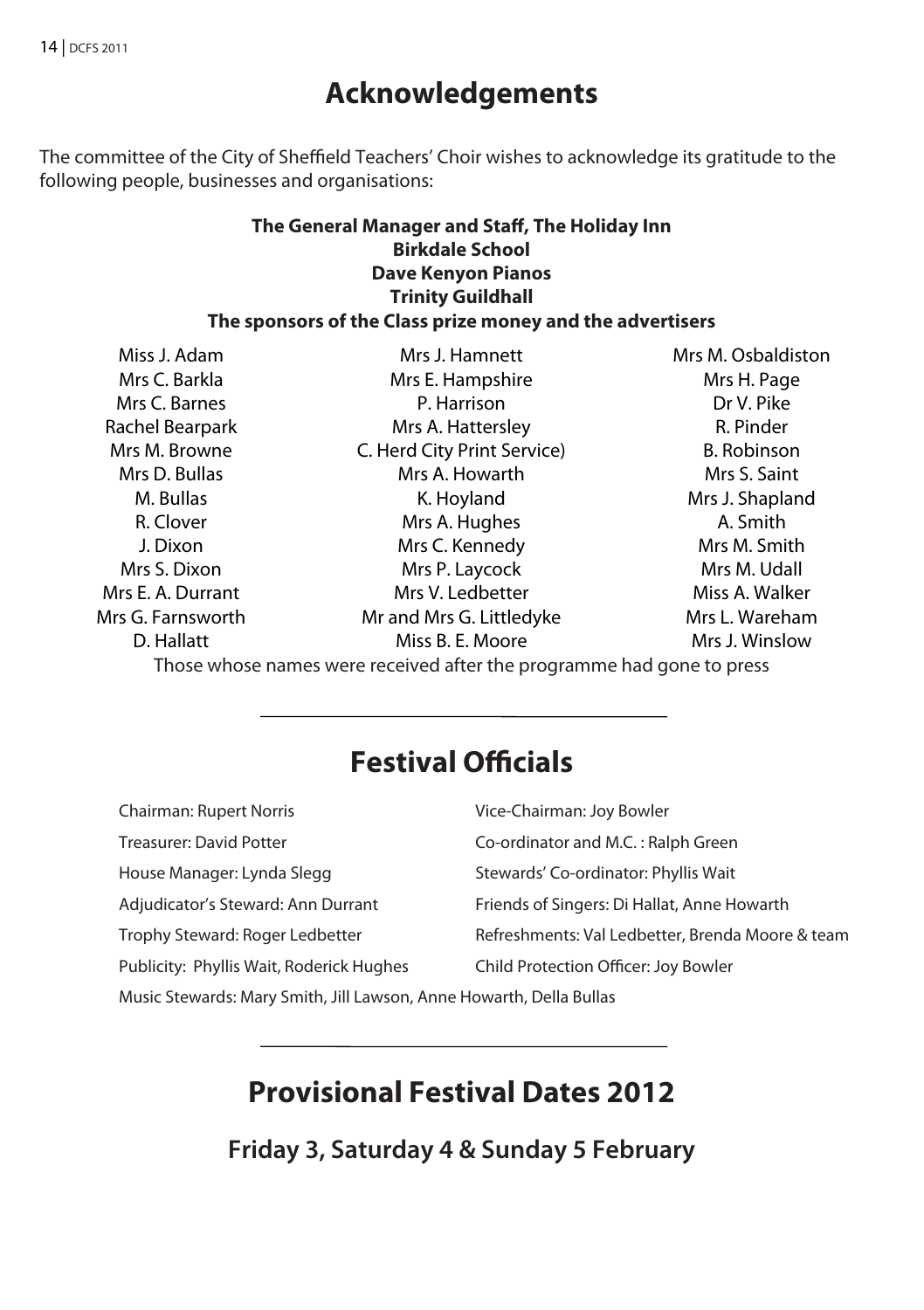# **FRIENDS OF SINGERS**

The David Clover Festival continues to be an event of high standing and credibility in the eyes of discerning musicians in and around the City of Sheffield and nationally. It has also proved itself a worthy vehicle of encouragement and support for young singers; internationally famed singers and teachers have associated themselves with this festival. However, the organisation and administration of this event is increasingly difficult to finance and the City of Sheffield Teachers' Choir is looking towards other musically interested people for help and support. You can help by becoming a "Friend" for a minimum  $of f20.$ 

Becoming a "Friend" will entitle you to receive a *"Friends of Singers"* card which will admit two people to each session of the 2012 Festival.

Please send your donation (cheques payable to *David Clover Festival of Singing*) to: **DCFS Friends of Singers, 12 Byron Road, Sheffield, S7 1RY.** A receipt will be sent to you.

### **Subscriptions to the Friends of Singers scheme may be gift aided where appropriate.**

Judith E Adam Rev. Canon Lewis Atkinson Jean S Baines Mrs C. Barkla Bolsterstone Male Voice Choir Joy Bowler Miss Elsie Brownlee Della and Michael Bullas Mrs Janet M. Clark Mrs M. Cockburn J Evans Mr N Fuller Mr and Mrs J. Garrett

Ralph Green Mrs M Gillatt Mrs Maureen Hall Diane Hallatt Mr and Mrs S. Hampshire Sylvia Holloway Keith and Heather Hoyland Penny Joosten J. H. & O. M. Kirkwood Mrs Jillian Lawson Mrs P. Laycock Eva Marsh Shelagh Marston

Helen Mathers - Sheffield City Opera Miss B. E. Moore Mrs. J. Philbedge Vivien Pike Richard Pinder Derek and Irene Sargeant Alan and Mary Smith Mrs E. M. Tye Olive Walker Phyl Wait and one anonymous Friend

Those whose names were received after the programme had gone to press.